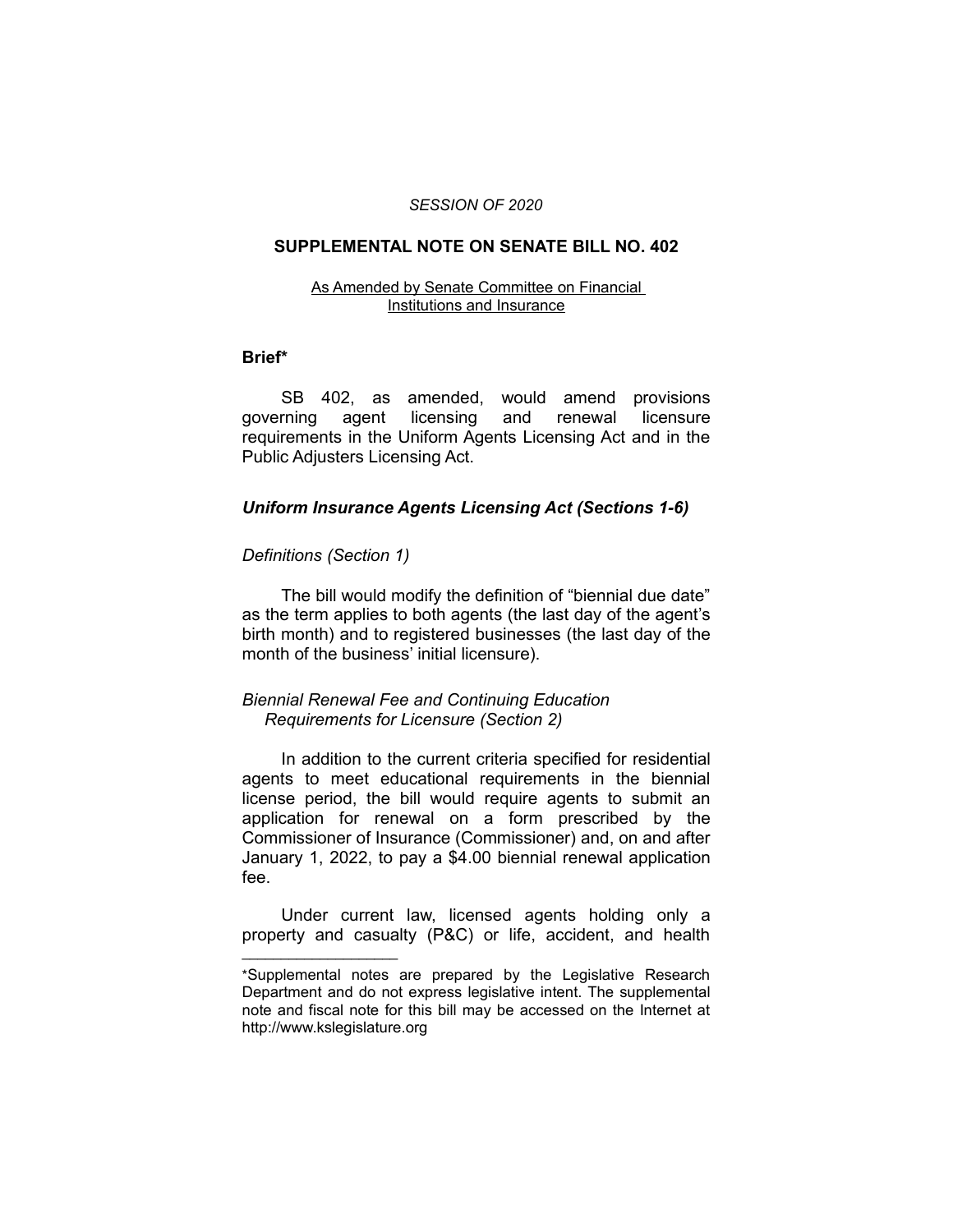(L&H) qualification are required to obtain biennially a minimum of 12 continuing education credits (CECs), including at least 1 hour in insurance ethics and no more than 3 CECs in insurance agency management. If an agent holds both the P&C and L&H certifications, the agent would be required to obtain a minimum of 24 CECs biennially.

On and after January 1, 2022, the bill would increase the minimum CEC requirement for agents holding only 1 certification from 12 to 24 CECs biennially and permit at least 3 hours of instruction in ethics and remove the required insurance agency management hours. [*Note:* Agents holding both P&C and L&H certifications would continue to be required to obtain 24 CECs biennially.]

The bill would update the CEC requirements for specified lines of insurance to add exemptions for insurance agents licensed to hold only a qualification in either selfservice storage unit or travel insurance. [*Note:* Agents licensed and holding only 1 or more of these qualifications are exempted from the requirement for a minimum of 12 or 24 CECs under continuing law.]

#### *Appointment of Agents; Notification (Section 3, Section 5)*

**Appointment of agents.** The bill would remove affiliation requirements for business entities (insurance companies). Under current law, each officer, director, partner, and employee of the business entity who acts as an insurance agent must be licensed as an insurance agent. The business entity is required to disclose to the Kansas Insurance Department (Department) all of its officers, directors, partners, and employees, regardless of whether such persons are licensed as insurance agents. The current notification requirement and licensure of the business entity's representatives includes an associated time frame for notification to the Department and penalties for failure to notify. The bill would remove the notification time frames and penalties.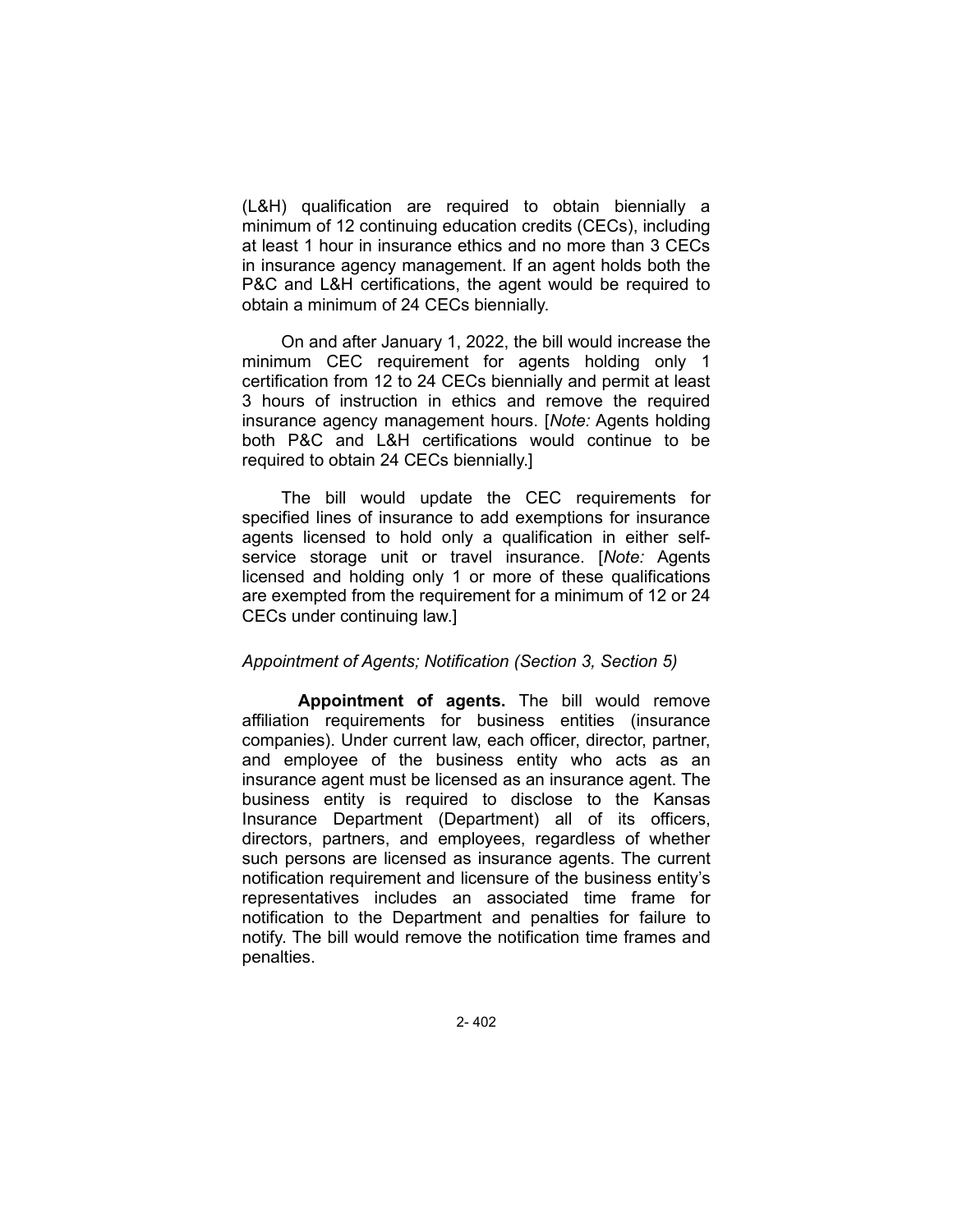The bill would, on and after January 1, 2021, also remove a required annual certification and related certification fee for a licensed insurance agent who is an officer, director, partner, employee, or otherwise legally associated with a corporation, association, partnership, or other legal entity appointed by an insurance company. Under current law, an annual certification fee must be paid for each licensed agent certified by the company at the time the company files its premium tax returns.

**Notification.** The bill would create reporting requirements on each person or entity licensed in the state as an insurance agent. The following information must be reported to the Commissioner within 30 days of an occurrence:

- Each disciplinary action on the agent's license or licenses by the regulatory agency of another state or territory of the United States;
- Each disciplinary action on an occupational license held by the licensee, other than an insurance agent's license;
- Each judgment or injunction entered against the licensee on the basis of conduct involving fraud, deceit or misrepresentation, or a violation of any insurance law;
- All details of any conviction of a misdemeanor or felony (Details are specified in the bill; minor traffic violations could be omitted.);
- Each change in name (if the change is effected by court order, a copy of such order must be provided to the Commissioner);
- Each change in residence or mailing address, email address, or telephone number;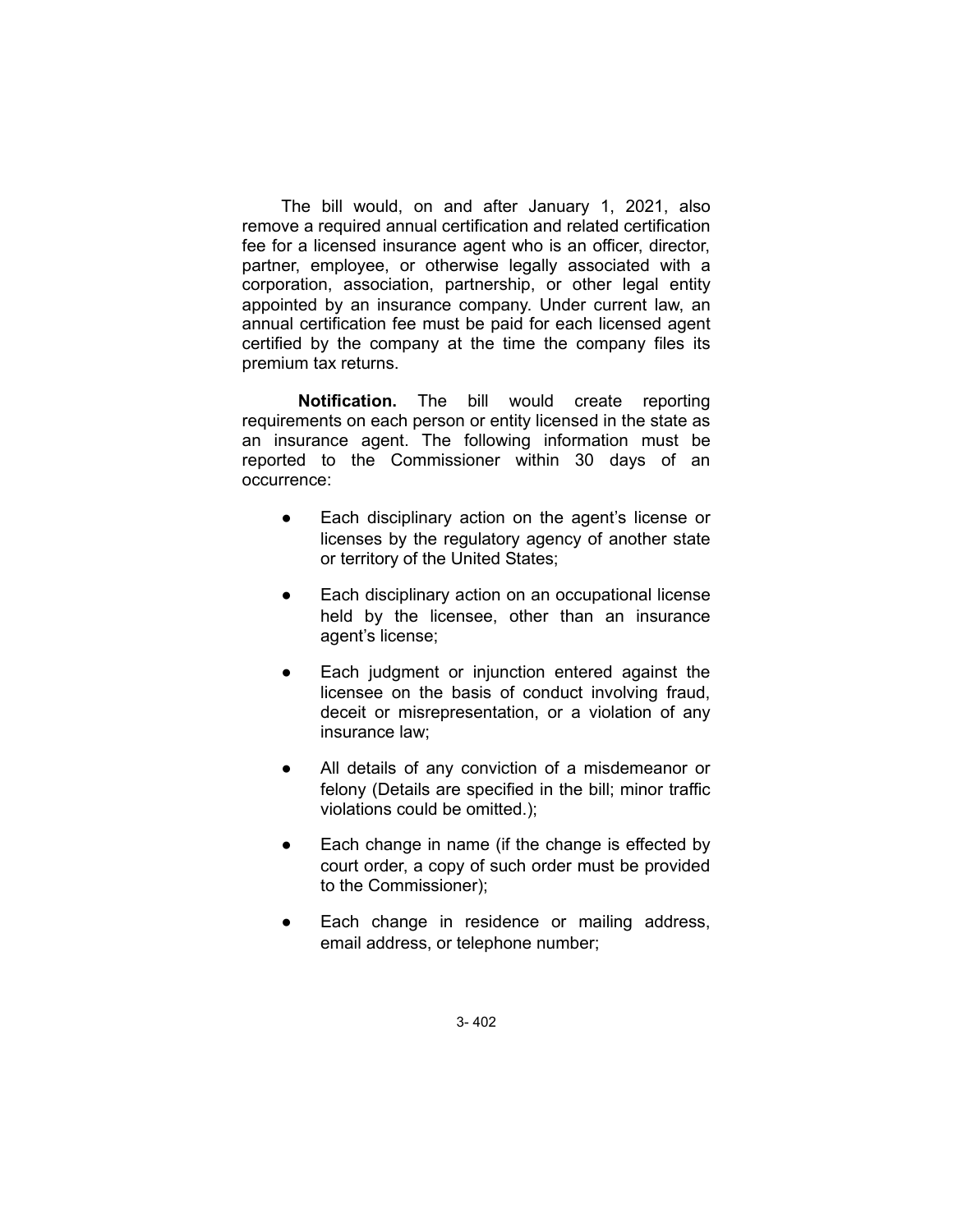- Each change in the name or address of the agency with which the agent is associated; and
- Each termination of a business relationship with an insurer if the termination is for cause, including the reason for the termination.

In addition, each person or entity licensed in Kansas as an insurance agent would be required to provide to the Commissioner, upon request, a current listing of company affiliations and affiliated insurance agents. Business entities licensed in Kansas as insurance agents would be required to report each change in legal or mailing address, email address, and telephone number to the Commissioner within 30 days of occurrence. These entities would also be required to report each change in the name and address of the licensed agent who is responsible for the business entity's compliance with the insurance laws of Kansas to the Commissioner within 30 days of occurrence.

## *Commissioner—Licenses and Renewals; Permissible Considerations (Section 4)*

Under continuing law, the Commissioner is permitted to deny, suspend, revoke, or refuse renewal of licenses if the Commissioner finds violation of several listed actions of the applicant or license holder (*e.g.,* providing incorrect, misleading, incomplete, or untrue information; violations of insurance law; been convicted of a misdemeanor or felony). The bill would add "failed to respond to an inquiry from the Commissioner within 15 business days" to this list of actions.

In addition, the bill would require the Commissioner to consider the following criteria when determining whether to grant or renew a license:

- Applicant's age at the time of the conduct;
- Recency of the conduct;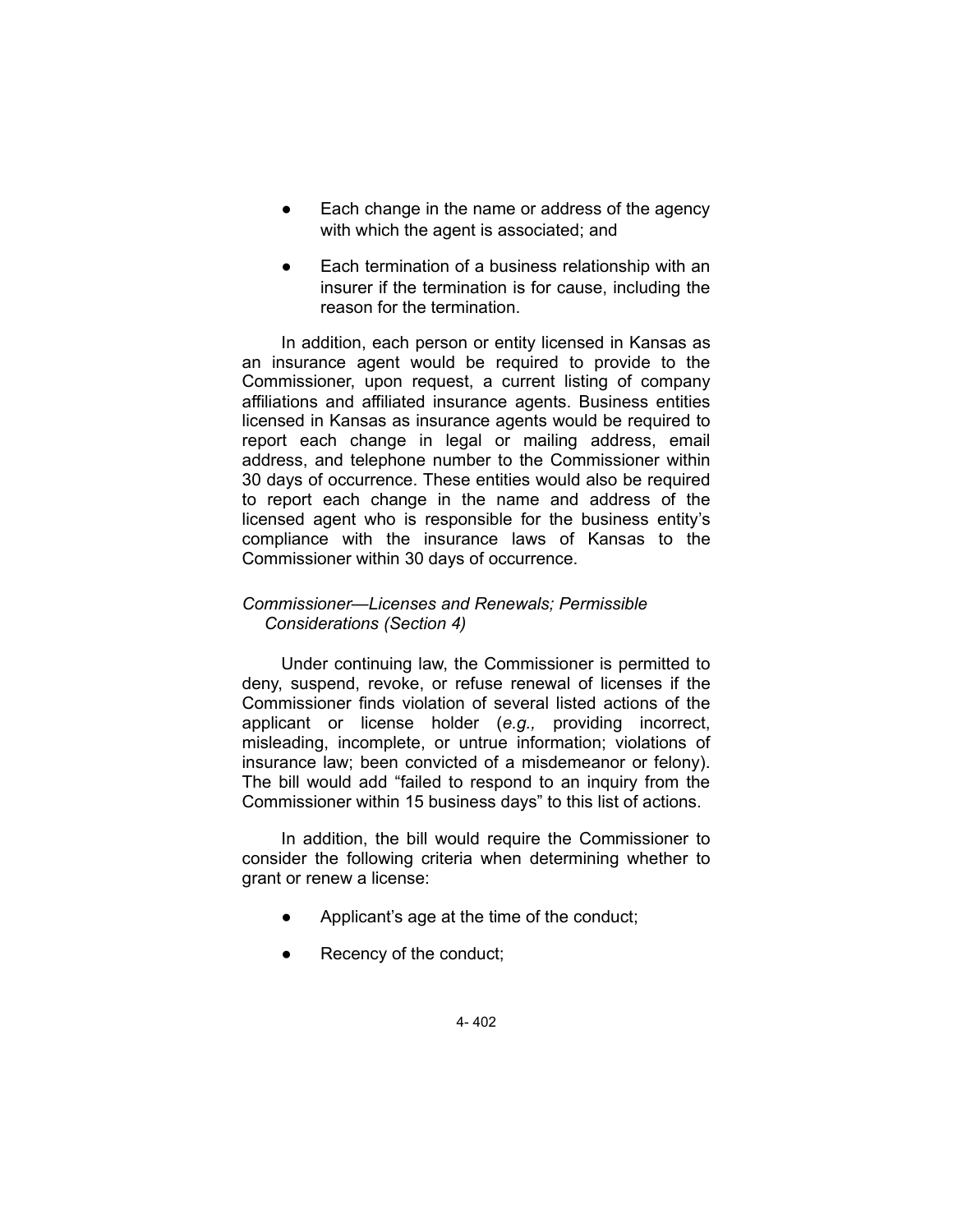- Reliability of the information concerning the conduct;
- Seriousness of the conduct;
- Factors underlying the conduct;
- Cumulative effect of the conduct or information;
- Evidence of rehabilitation;
- Applicant's social contributions since the conduct;
- Applicant's candor in the application process; and
- Materiality of any omissions or misrepresentations.

Separately, the Commissioner would be required to consider when determining whether to reinstate or grant to an applicant a license that has been revoked:

- Present moral fitness of the applicant;
- Demonstrated consciousness by the applicant of the wrongful conduct and disrepute that the conduct has brought to the insurance profession;
- Extent of the applicant's rehabilitation;
- **•** Seriousness of the original conduct;
- Applicant's conduct subsequent to discipline;
- Amount of time that has elapsed since the original discipline;
- Applicant's character, maturity, and experience at the time of the revocation; and
- Applicant's present competence and skills in the insurance industry.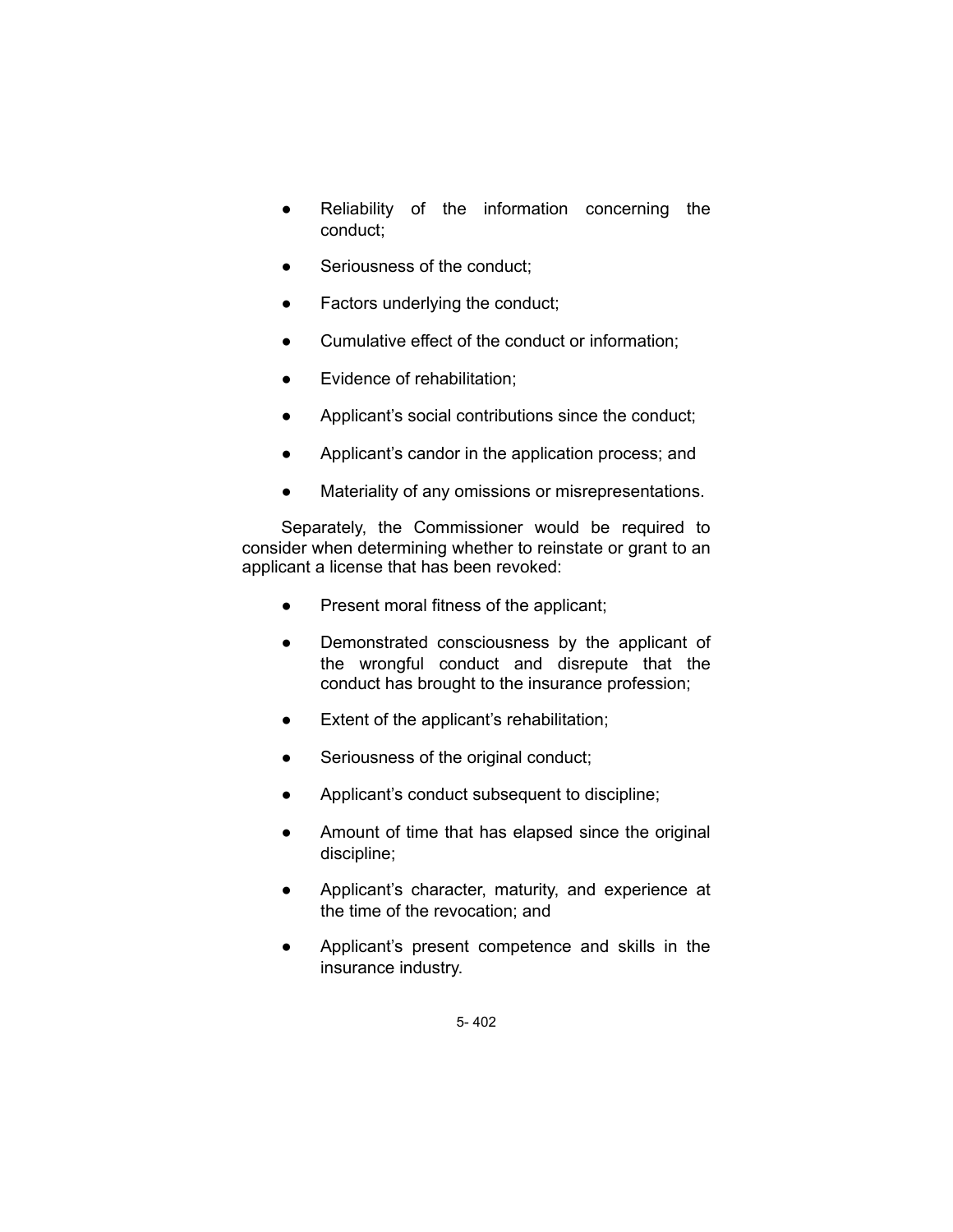The bill would provide that an applicant to whom a license has been denied after a hearing could not apply for a license again until after the expiration of a period of one year from the date of the Commissioner's order or such other time as prescribed in the order. A licensee whose license was revoked could not reapply until after five years from the date of the order or such period of time as prescribed in the order or revocation.

## *Renewal Application—Penalties (Section 6)*

The bill would amend provisions applying to the renewal of licensure for an insurance agent to create corresponding penalty provisions when the required renewal application is not received by the Commissioner by the agent's biennial due date. The bill would provide, if the required renewal application is late:

- Such individual insurance agent's qualification and each corresponding license shall be suspended automatically for a period of 90 calendar days or until such time as the agent satisfactorily submits a completed application, whichever occurs first; and
- The Commissioner shall assess a penalty of \$100 for each licensed suspended:
	- If such agent fails to provide the required renewal application and the monetary penalty within 90 calendar days of the biennial due date, the agent's qualification and each corresponding license would expire on such agent's biennial due date;
	- If, after more than 3 but less than 12 months from the date the license expired, the agent desires to reinstate his or her license, the agent must provide the required renewal application and pay a reinstatement fee in the amount of \$100 for each license suspended; and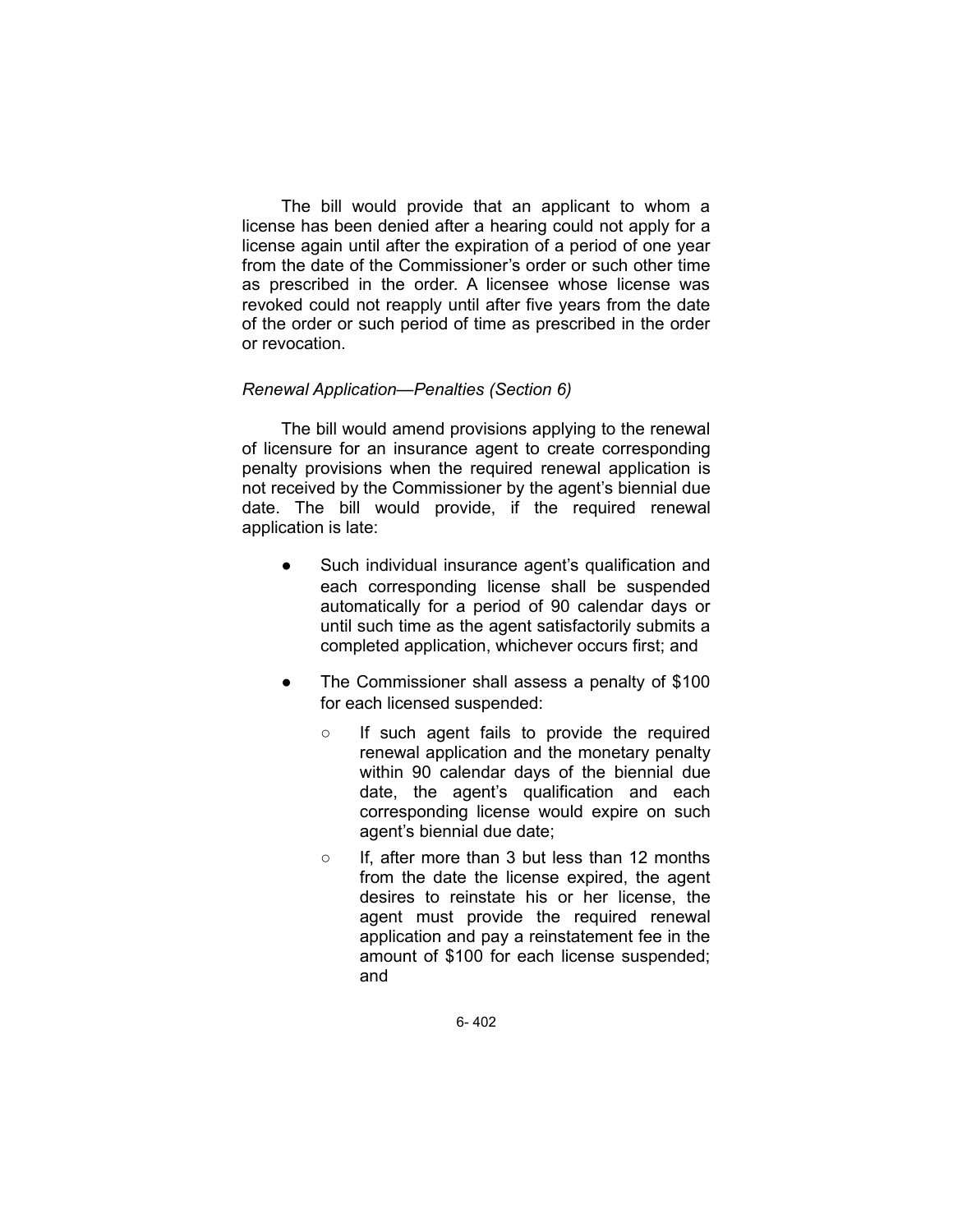○ If, after more than 12 months have passed since license expiration, the agent desires to reinstate the license, this agent would be required to apply for an insurance agent's license, provide the required proof of CEC completion, and pay a reinstatement fee in the amount of \$100 for each license suspended.

The bill would permit, upon receipt of a written application from an agent claiming extreme hardship, the Commissioner to waive any penalty associated with renewal of an agent's license.

# *Public Adjusters Licensing Act*

The bill would amend the Public Adjusters Licensing Act to add fingerprinting and criminal history record checks of applicants. Under the bill, the Commissioner would be allowed to:

- Require a person applying for a public adjuster license to be fingerprinted and submit to a state and national criminal history record check or to submit a background check, or both:
	- The fingerprints shall be used to identify the applicant and to determine whether the applicant has a record of criminal history in this state or another jurisdiction. The Commissioner would be required to submit the fingerprints to the Kansas Bureau of Investigation and the Federal Bureau of Investigation for a state and national history record check. Local and state law enforcement officers and agencies would be required to assist the Commissioner in the taking and processing of fingerprints of applicants and to release all records of an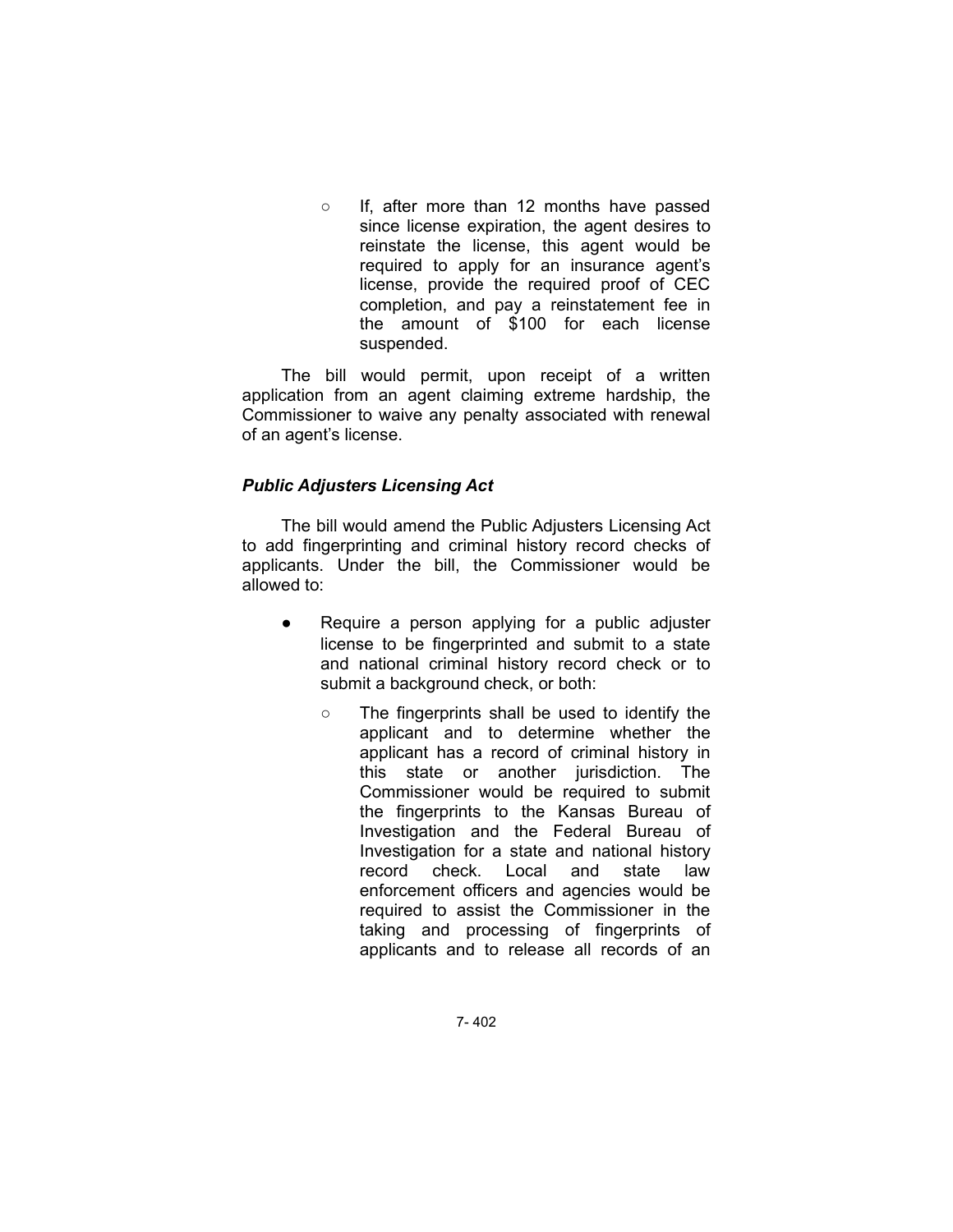applicant's arrests and convictions to the Commissioner; and

Conduct or have a third party conduct a background check on a person applying for a public adjuster license.

The bill would provide, whenever the Commissioner requires fingerprinting or a background check, or both, any associated costs would be paid by the applicant. The Commissioner would be permitted to use the information obtained from a background check, fingerprinting, and the applicant's criminal history only for purposes of verifying the identity of the applicant and in the official determination of the applicant's fitness to be issued a license as a public adjuster.

The bill would also amend the biennial renewal provisions for licensure to clarify the term "biennial due date" and increase, from 12 to 24 hours, the biennial minimum continuing education courses for licensees and to specify such education include 3 hours of ethics. The bill would remove a requirement that such education include 11 hours of P&C or general continuing education courses.

The bill would also make technical changes.

## **Background**

The bill was introduced by the Senate Committee on Financial Institutions and Insurance at the request of the Department. In the Senate Committee hearing, representatives of the Department and Advisor's Excel, LLC, provided proponent testimony. The Department representative noted Kansas is the only state requiring companies appointing agencies to appoint every agent of the agency instead of only the agents conducting the business. The bill would change the appointments process to give companies flexibility in agents they appoint and it would also streamline the agent renewal process. Written-only proponent testimony was provided by the Kansas Association of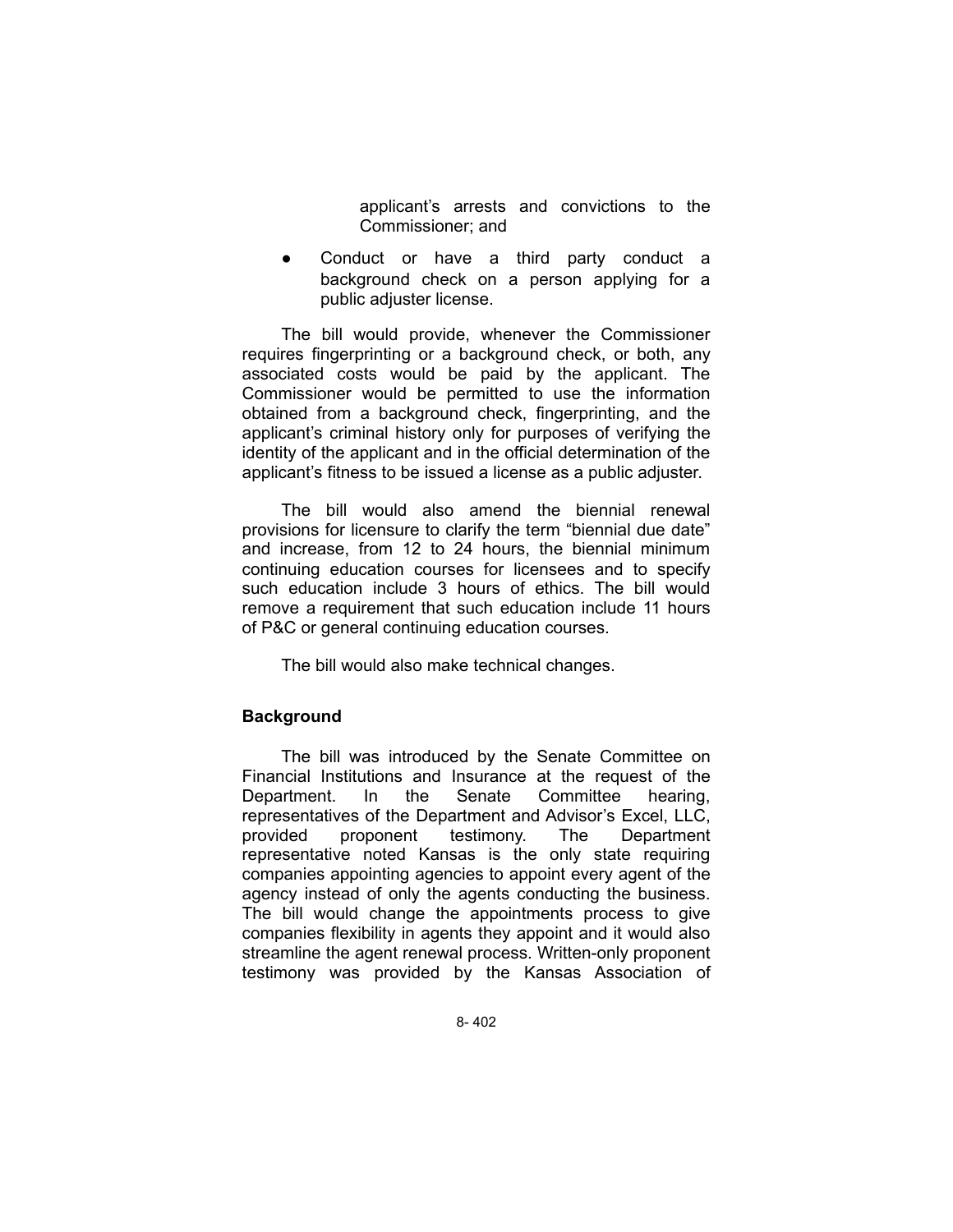Professional Insurance Agents, National Association of Insurance and Financial Advisors of Kansas, and State Farm Insurance Companies.

Neutral testimony was provided by a representative of the Kansas Association of Insurance Agents (KAIA), indicating the provision of the bill increasing the number of CEC hours from 12 to 24 hours (for agents not licensed in both P&C and L&H) would have the most significant impact on insurance agents. No opponent testimony was provided.

The Senate Committee amended the bill to:

- Delay the effective date for the new biennial renewal application fee;
- Restate current law for P&C and L&H biennial continuing education requirements and specify new provisions relating to CECs are effective January 1, 2022;
- Remove a CEC requirement for insurance agency management credits (3 hours under current law, 6 hours in the bill as introduced);
- Clarify the provisions relating to qualifications for limited lines of insurance would be exempted from the new CEC requirements associated with agents holding P&C or L&H qualifications, or both, and add self-service storage unit and travel insurance to exempted provisions; and
- Delay the effective date for provisions pertaining to appointments of agents.

According to the fiscal note prepared by the Division of Budget on the bill as introduced, the Department states enactment of the bill would reduce revenues to its Insurance Department Service Regulation Fund (Fund). Because the bill would remove the affiliated agent requirement, the Department indicates insurance companies would no longer